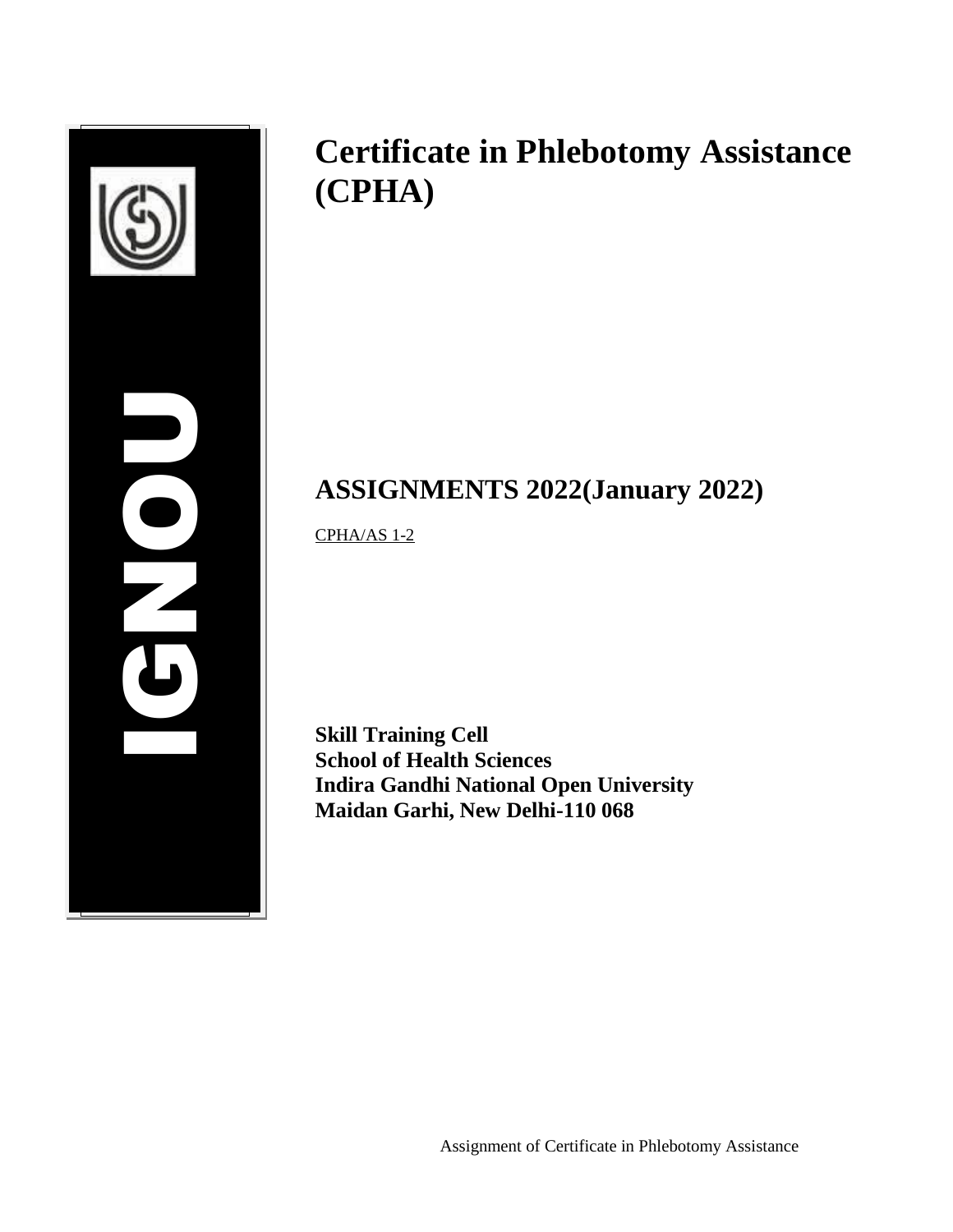#### **Dear Student**,

As explained in the Programme Guide, there are nine assignments in total and **all** these assignments are compulsory. Please note that the assignments carry a weightage of 30% marks towards the final evaluation in theory component and *submission of related assignments is a prerequisite* for appearing in theory term-end examination for respective papers. It is always better if you can submit all assignments as early as possible during your contact session.

| <b>Last Date of Submission*</b> | <b>Course Code</b>         | <b>Blocks Involved Assignment Code</b> |                       |
|---------------------------------|----------------------------|----------------------------------------|-----------------------|
| As per decision                 | $BHT-011/TMA/2022$ 1 and 2 |                                        | BHT-011/TMA/2022/AS-1 |
| of the University               | $BHT-012/TMA/2022$ 1 and 2 |                                        | BHT-012/TMA/2022/AS-2 |

\*Note: Please keep looking in the IGNOU website for the last date of submission of the assignments

Please take note of the following points before writing your assignments:

- Use only foolscap size paper for writing your responses. Only handwritten assignments will be accepted. Typed or printed copies of assignments will not be accepted.
- Tie the pages after numbering them carefully.
- Write the questions and question number with each answer.
- All the questions are compulsory.
- *Zero marks will be given if it is found that the answers were copied from other student*
- Every assignment will be evaluated out of a full mark of 100. Weightage is indicated in parenthesis against each question.

#### **Suggestions for writing an assignment:**

Read the assignments carefully. Go through the units on which the answers are based. Draw a rough outline of your answer. Make a logical order. Then write your answer neatly and submit. Give illustrations and tables wherever necessary. You may keep a photo copy of the answer sheets for future reference.

Answer each assignment in separate sheets. On the first page of the assignment response sheet, write the course code, course title, assignment code, name of your programme study centre and date of submission. Your Roll No., Name and Full address should be mentioned in the top right corner of the first page. The first page of your response sheet should look like the format given.

|                 | Enrollment No.                                                                                                                |
|-----------------|-------------------------------------------------------------------------------------------------------------------------------|
| Course Title    | Name<br><u> 1989 - Andrea State Barbara, amerikan personal di sebagai personal di sebagai personal di sebagai personal di</u> |
| Assignment Code |                                                                                                                               |
| <b>PSC</b>      |                                                                                                                               |
|                 |                                                                                                                               |
|                 |                                                                                                                               |

**Please submit the assignments to your Programme-in-charge (PIC) only.**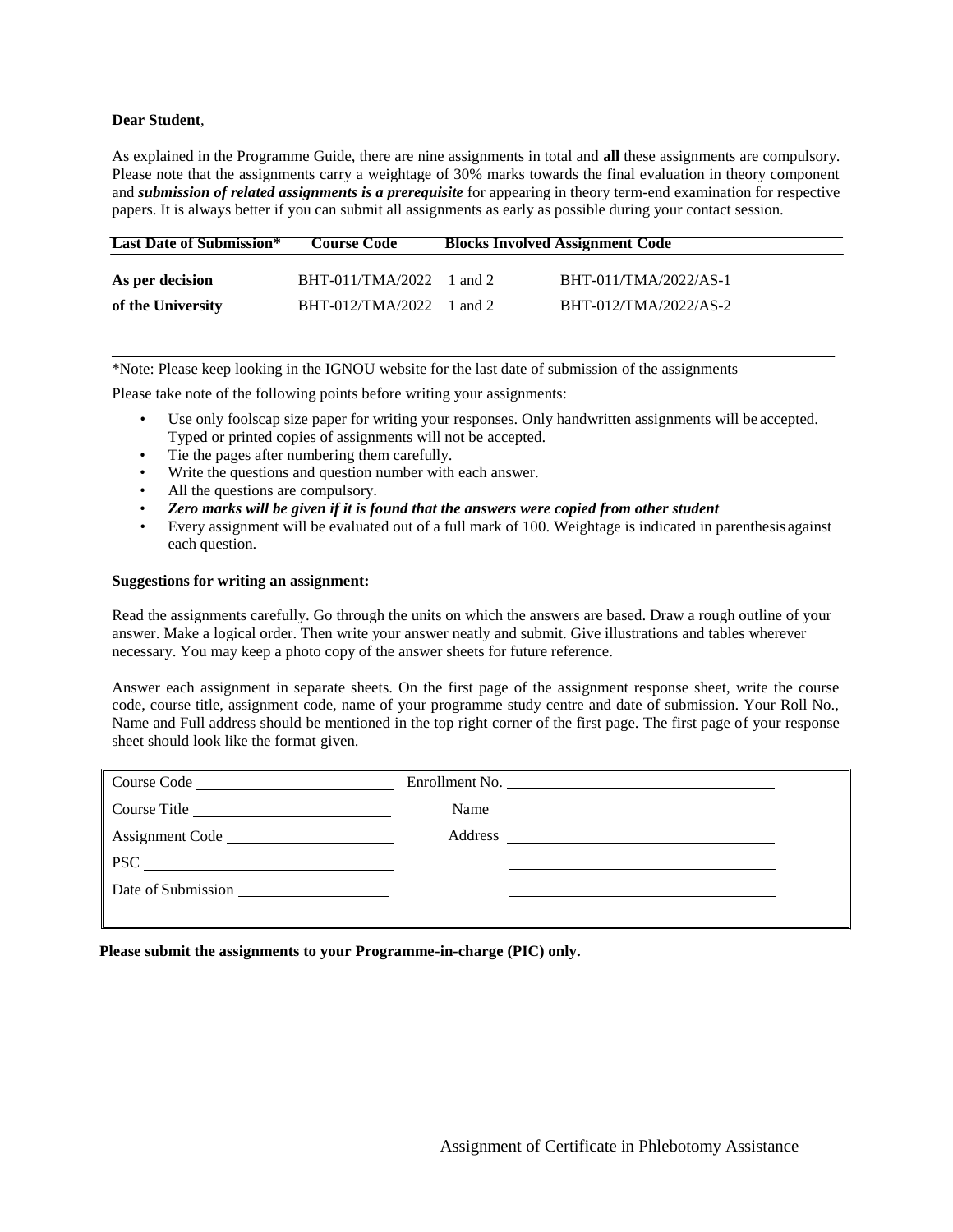### **Assignment 1 for course Basic Phlebotomy Assistance (Block 1, 2, 3 & 4) Programme Code: CPHA Course Code: BHT-011 Assignment Code: BHT-011/TMA/2022**

## **Maximum Marks: 100**

|    | This Assignment consists of Ten Long Answer questions of 10 marks each.                                    |    |
|----|------------------------------------------------------------------------------------------------------------|----|
| 1  | a) Describe your role as phlebotomy assistant in today's Healthcare setting and list all responsibilities? | 10 |
|    | b) Describe the outcomes of poor quality specimen?                                                         |    |
| 2  | a) Describe the Healthcare Delivery System in India                                                        | 10 |
|    | b) Describe in brief about the National Health Mission                                                     |    |
| 3  | a) What are the aspects of standard test Requisition forms? Describe about them.                           | 10 |
|    | b) Describe the needs for specialized requisition forms.                                                   |    |
| 4  | a) Describe the barriers of communication                                                                  | 10 |
|    | b) Explain skills required for effective communication                                                     |    |
| 5  | a) Describe the approaches for the site preparation of children and geriatric patient for venipuncture.    | 10 |
|    | b) Describe the Vein Selection for the venipuncture.                                                       |    |
| 6  | a) Describe the types of blood cells and their functions                                                   | 10 |
|    | b) Describe the relevant anatomy of the Antecubital fossa with diagram                                     |    |
| 7  | a) List the five inappropriate sites of venipuncture and briefly explains the reasons of                   | 10 |
|    | inappropriateness of these sites                                                                           |    |
|    | b) List the universal precautions to be taken while doing venipuncture.                                    |    |
| 8  | a) Describe about the Blood Collection System.                                                             | 10 |
|    | b) Enlist the names of equipment used for venipuncture. Describe the use of any five of them.              |    |
| 9  | a) Describe tourniquet, its application and precautions to be taken during its application                 | 10 |
|    | b) How you will dispose used needles, lancets, and other sharp objects?                                    |    |
| 10 | a) Describe the procedure of phlebotomy.                                                                   | 10 |
|    | b) Describe about the Arterial Blood Sampling.                                                             |    |